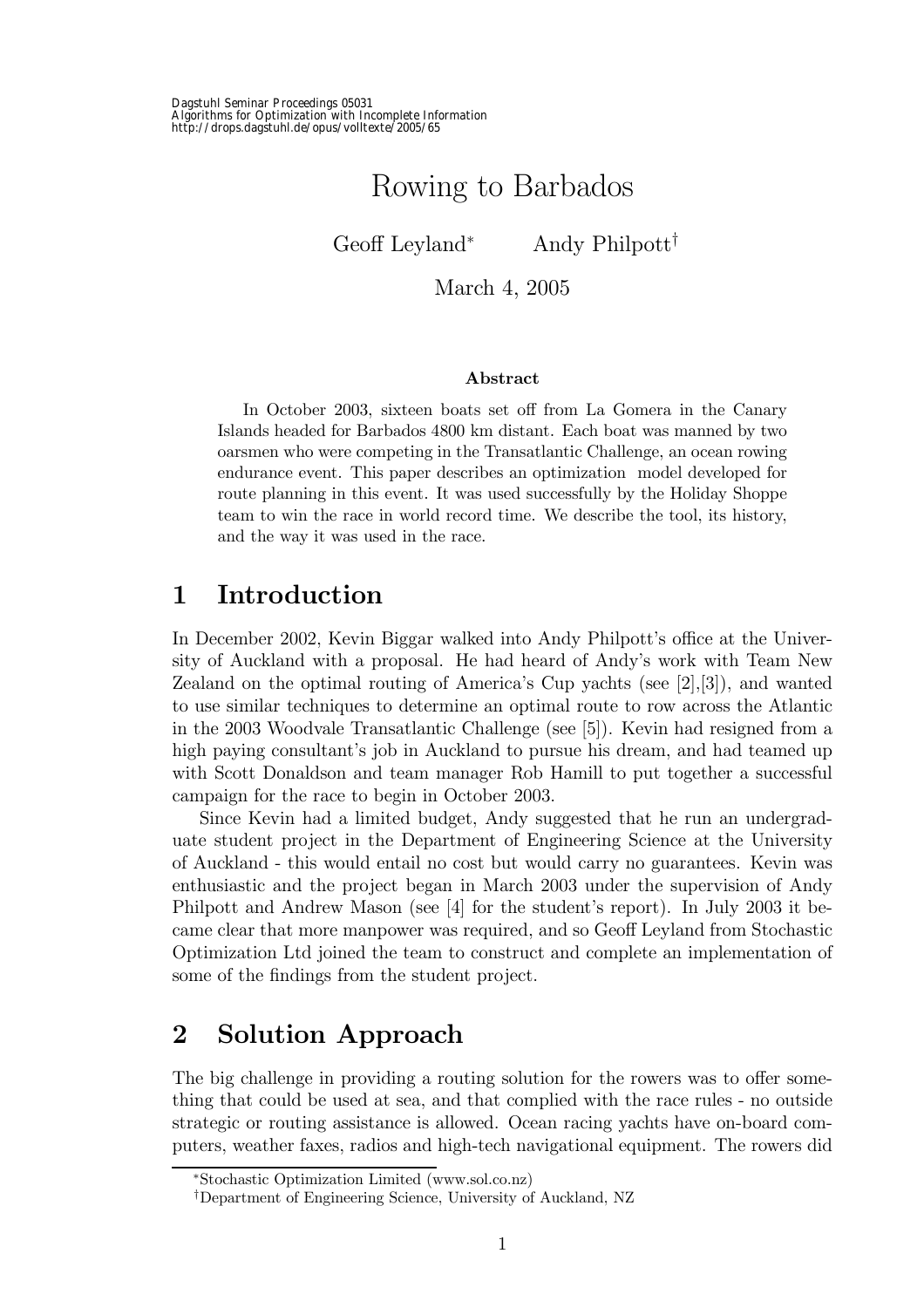

Figure 1: Isochrone map provided to rowers

in fact have some of this equipment, but so little power was available on board that none of it could be used effectively, and the environment so harsh that it couldn't be relied upon. Furthermore, there was so little room in the cabin (enough space for just one of the two rowers) that it was difficult to work on navigation.

The solution was to turn away from electronic solutions and keep things simple. We provided the rowers with a map, printed on six pieces of laminated A4 paper that they could use each day to determine, given the weather, the most effective direction in which to row. The maps are shown in Figure 1.

The contours on this map are known as isochrones, a term first coined by Francis Galton in a paper [1] that he submitted to the Proceedings of the Royal Society of London in 1873. They represent the contours of equal minimum expected time sailed by a vessel that follows an optimal course from their location to a given destination. The contours can be computed using dynamic programming. It is remarkable that Galton devised a methodology (and a machine!) for computing isochrones that predates Bellman's work by 80 years. Alas Galton's machine was (to our knowledge) never constructed.

The dynamic programming recursion used to compute the contours differs depending on assumptions on the information available to the rowers. The most convenient assumption is to assume that the random variables defining the weather and sea state are independent from the observations of these quantities on the previous day. We call this the *climatology* assumption. It is then possible to determine the best route from any point by computing the expected speed in any given direction, and then using the expected time to the destination at closer points to give an optimum. This is the approach adopted by Galton, and employed by most isochronal yacht-routing computer packages (that typically assume deterministic weather and sea state).

Because of the race rules, and the difficulty of getting live weather data onto the boat, the routing was based entirely on past weather data taken from routing charts. These charts are based on observations taken over 20 years by ships crossing the atlantic, and show what wind direction and strength each ship observed.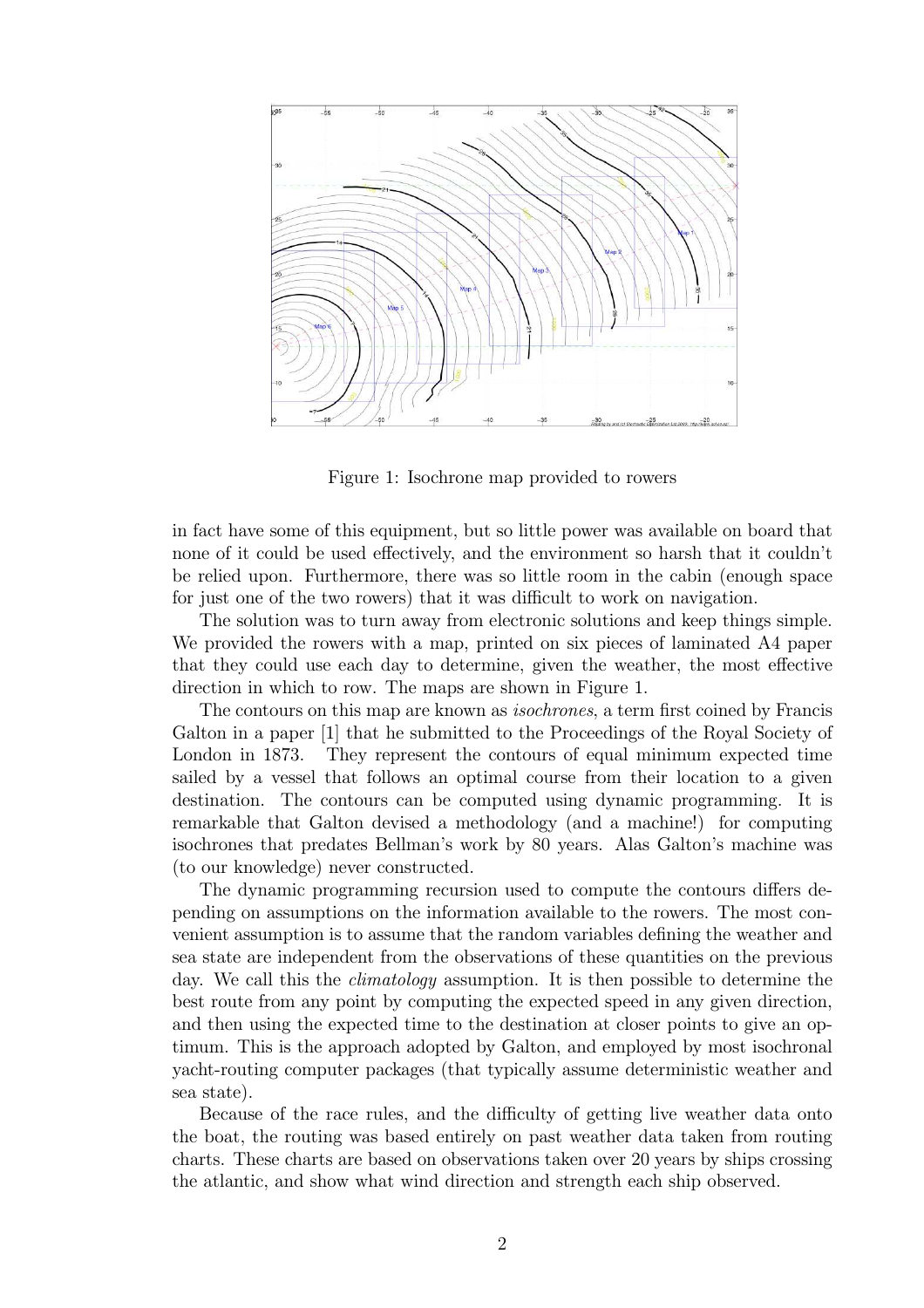Since ships tend to take the same routes across the ocean, some areas have many thousands of observations, while others have very few. Ships also tend to cross the oceans more at some times of the year than others, but luckily, a chart is published for every month, so any bias is manageable. The chart for October is shown in Figure  $2^1$ .

One of the circular diagrams (called a wind rose) on this chart is shown blown up in Figure 3. Each wind rose gives the total number of weather observations corresponding to its location, as well as the proportion of observations at each wind strength in each direction.



Figure 2: October climatology chart for the North Atlantic



Figure 3: A wind rose (from Figure 2) for 2430 observations. The lengths of each segment gives the proportion of observations in each wind range 0-5kt, 5-10 kt, etc.

Our approach was to compute an optimal policy rather than an optimal route. The policy is conditioned on the particular observation of weather and sea state

<sup>&</sup>lt;sup>1</sup>Figure 2 and Figure 3 are reproduced by permission of the Controller of Her Majesty's Stationery Office and the UK Hydrographic Office (www.ukho.gov.uk).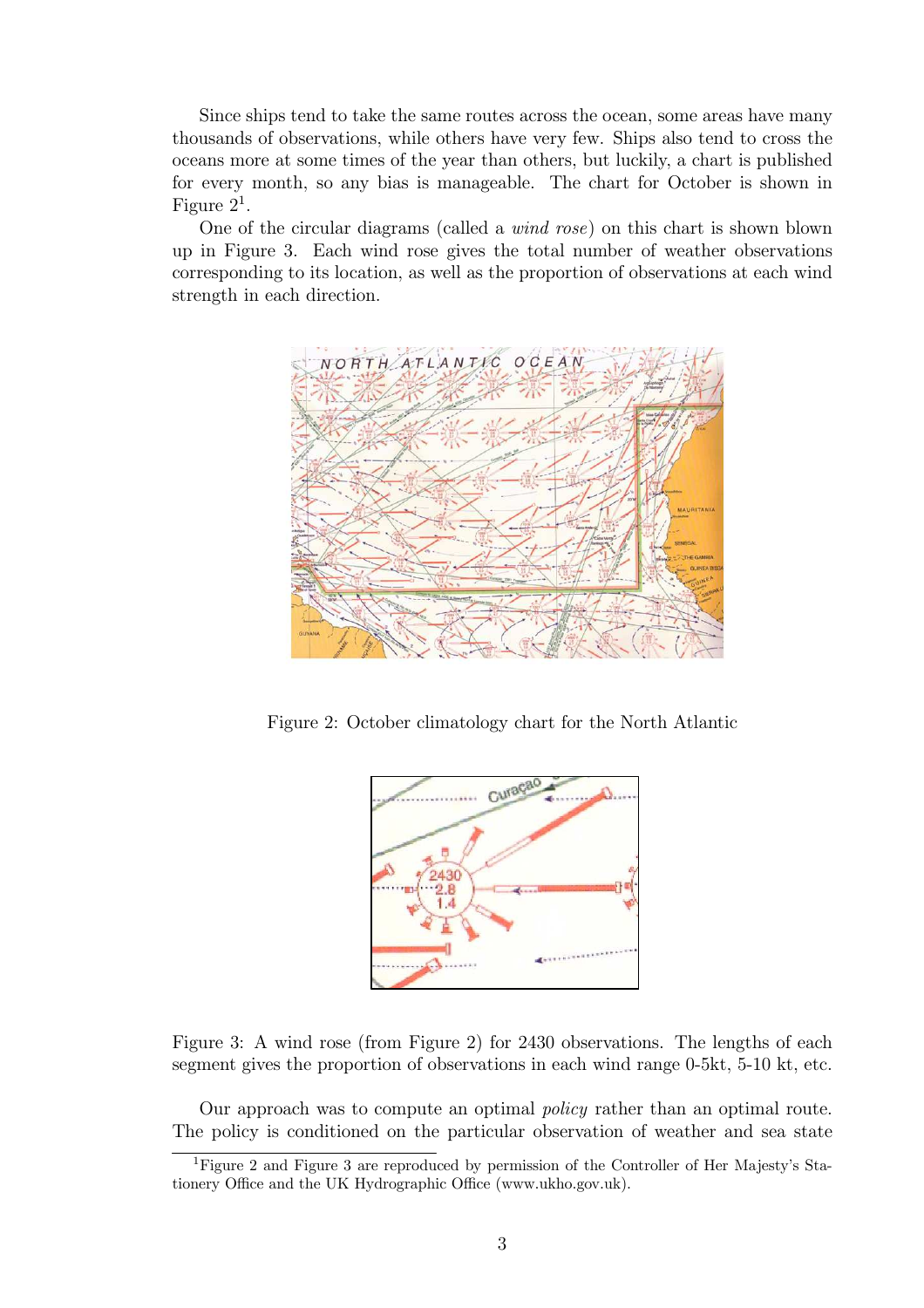made by the vessel at its location, and so the expected minimum time to the destination is computed by taking expectations after an optimal heading is chosen. This is often called a wait-and-see policy as opposed to the here-and-now policy that chooses the optimal heading after computing expected speeds. Though familiar to mathematicians, the use of a policy rather than an optimal route was a novel idea for the rowers and it took some persuading to convince them that this provided them with much greater flexibility. Indeed during the race they used this to advantage at a critical time to allow them to overtake the race leaders and break the world record.

To compute the isochrones one needs a method for determining the speed of a rowing boat in a given set of weather and sea-state conditions. This was difficult to compute before the race as the crew in training before the race will not encounter enough weather conditions to be able to estimate a useful "polar" for the rowing boat giving its speed in any direction to a wind of given strength. Polars are typically computed by designers of ocean-racing yachts; for rowing boats, expert estimates of rowing efficiency were highly variable so an analytical model was likely to be unsuitable. We settled on estimates of velocity obtained from position and meterological data recorded in the previous race.

### 3 Using the Map

The reverse isochrone map is actually quite simple to understand. Each isochrone can be thought of as a "finish line" for a much shorter race than the one actually being rowed — getting to the next finish line first means we'll be in the best position to get to the subsequent line, and so on until we finish the race.

The hard problem of how to row from La Gomera to Barbados is reduced to a series of simpler problems of how to row over a day, this reduction being possible because we have worked out in advance how long (on average, if we follow the right strategy) it will take to row from each point in the ocean to Barbados.

The "daily race" isn't quite as simple as it could be  $-$  each day, instead of racing to a point (any real finish line looks like a point from far enough away) one has to race to cross a line. A first cut at the problem is to work out which point on the line is the closest to the boat's current position. However, because wind, currents and waves mean that the boat's speed is not the same in every direction, the real problem is to work out which point on the line can be reached the quickest.

To do this at sea, the crew plot their position on the map and then guess roughly where the nearest (in time) point on the next isochrone is, and take a bearing on it. They then row as best they can in that direction, and after 5 minutes use the GPS to see their actual course, and speed over the five minutes. They then change their course a little to the left and repeat the process, and then to the right, and try once again. It is important to note that it is practically impossible to row a fixed course in the middle of an ocean with strong winds, large waves and currents, so it is not feasible to, say row at 260, 265, 270, 275 and 280 degrees  $-$  the best one can do is try a rough course, and see how it goes.

Given this (rough) information about speeds on different courses, it is possible to work out what course to head to get to the next isochrone the fastest. If the course picked is the leftmost or the rightmost of the two tried, one could imagine repeating the above process with a new set of directions. In practice, however, even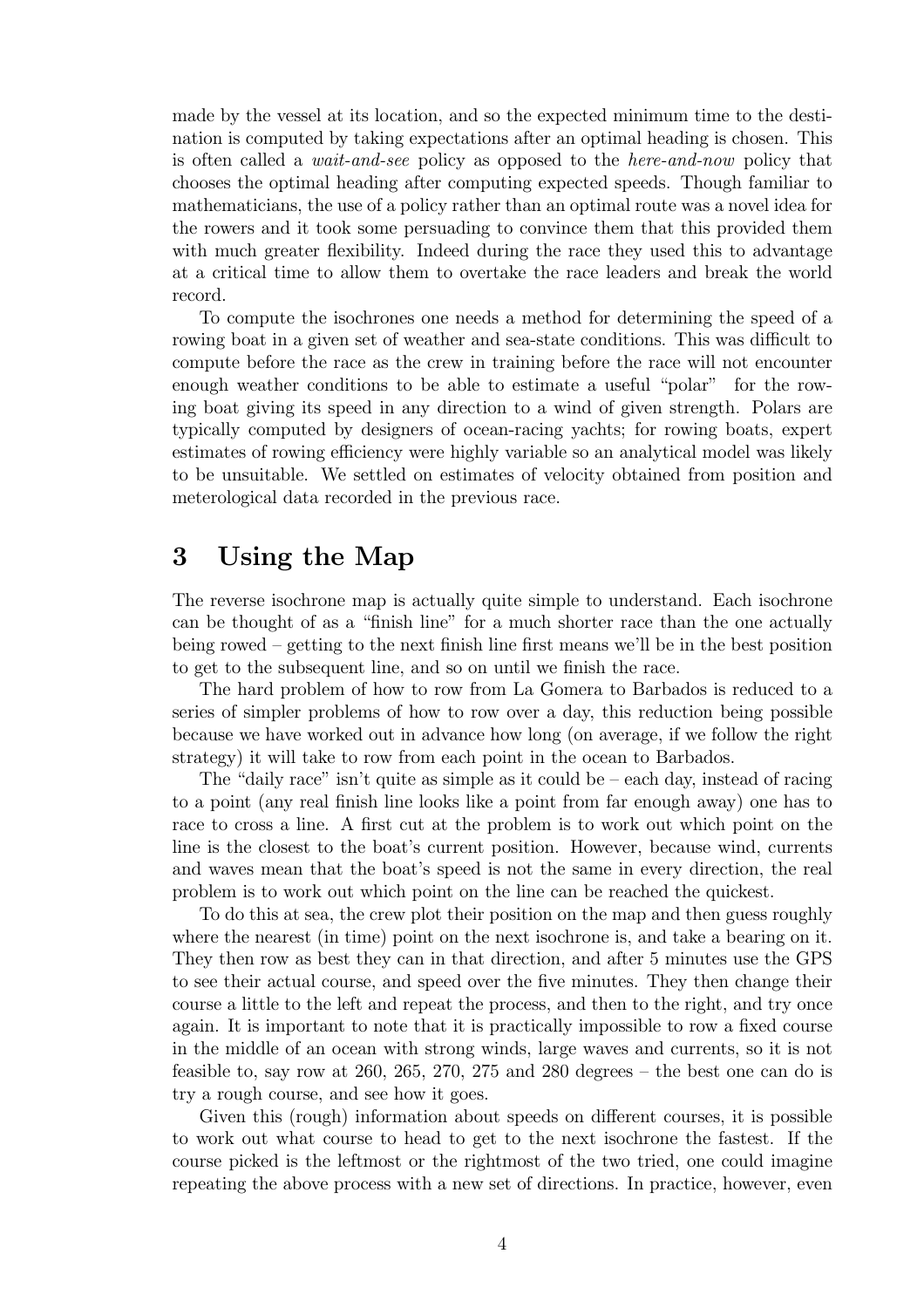doing one iteration of the above algorithm proved difficult.

The transatlantic rowing race is one of the most gruelling sporting events in the world. Energy output of the top contestants (and input — how much they are eating) is comparable to cyclists in the Tour de France. However cyclists in the Tour de France cycle for about 100 hours, and have large support teams. The contestants in the Transatlantic race row for more like 600 hours each, are alone in the middle of the ocean, and eat dried food. Consequently, in times of high stress, even what seem like simple tasks become unusually difficult.

After the race, Kevin Biggar declared the isochrone map the "most useful piece of technology on the boat"  $-$  it gave them constant guidance as to where to head, how they were doing in the race (it proved an accurate predictor of time and distance to go, as well as a way of estimating leads), and in two cases inspired them to keep rowing when the rest of the fleet was on sea anchor. By adhering to the policy recommended by the map the Holiday Shoppe team won the race in record time: 40 days, 5 hours and 31 minutes, nearly 22 hours faster than the previous world record.

Back in New Zealand, we used the map to analyse the race. We were able to provide information on who was leading the race (a surprisingly subtle problem) and estimates of when the boats would finish, and the total distance they would row. These estimates were far more accurate than those published by the race organisers - our estimated distances to go were within 5km from about four days into the race. Estimates of the race finish time were less accurate - we didn't have a good model of how fast the boats would go, but were still significantly better than other estimates.

#### 4 Aftermath: the protest

Holiday Shoppe were so successful in their campaign that the second placegetters, Team CRC, formally protested shortly after the race on the grounds that Holiday Shoppe had gone faster than physically possible. They offered little evidence to support their protest - some speculation that Holiday Shoppe may have used their solar panel as a sail, and a report from a naval architect explaining that the energy required to row was proportional to the cube of the boat's speed. In particular, they claimed that in the last two weeks of the race, Holiday Shoppe had inexplicably sped up, and that this could only be the result of cheating.

Because we had been following and analysing the race very closely, we had proof that the claims were untrue. Our analysis of the race was used to argue Holiday Shoppe's innocence when the protest went before the race committee in London. We showed that:

- 1. With respect to allegations of use of a sail, that Holiday Shoppe made their biggest gains into headwinds - they won because they did not go on a sea anchor when CRC did. CRC made their large gains when winds were favourable.
- 2. With respect to the naval architect's claims that it was very difficult to row as fast as Holiday Shoppe had gone, we showed that it was in fact CRC that had had the highest peak speed of the two - and that CRC had at one stage had the highest speed advantage over Holiday Shoppe when they were rowing in roughly the same part of the ocean.